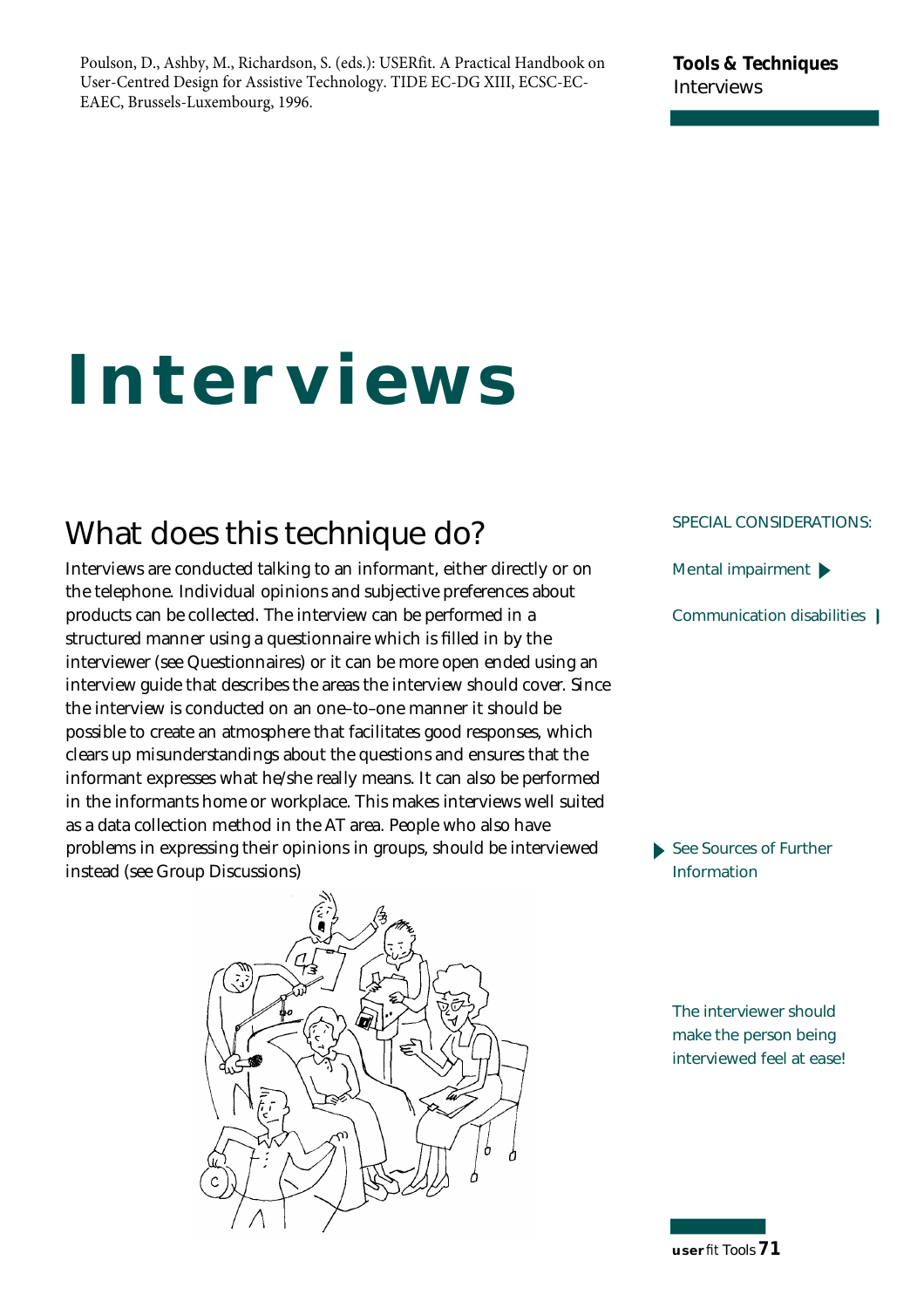## **When to use it**

Interviews can be carried out at any stage of the design process as a means to gather information. They can be used to identify detailed user requirements and to get the user's experience with a particular product. In the user requirement stage, unstructured or semi-structured interviews should be used to allow the process to be user led. In later phases of design more structured forms, such as an administered questionnaire may be used. The interview is especially appropriate when questions are of a sensitive nature, or complex information is involved, as is often the case in the AT area. It is also suitable when it is suspected that the interviewees might be low on motivation to participate or give information.

Interviews are a more time consuming method to use than questionnaires, particularly if data are collected from a large number of informants. However if the number of informants are few (and especially if the informants have problems filling in a questionnaire) the interview is the most cost efficient method. If the information is recorded using a tape recorder, a considerable amount of time is used transcribing the tape. It is often more efficient to use two interviewers, and let one take notes throughout the interview whilst the other asks the questions.

## **Who can use it**

In principle anyone can conduct an interview. However, there are some risks involved using this technique. Since it is a one–to–one situation, the interviewer has the possibility to influence the situation and there is subsequently a danger of biasing the answers towards the interviewer's own opinions. This may happen if the questions lead the interviewees towards particular answers, or if the interviewer comments upon the answers in a way that indicates their own values. It is therefore an advantage to train interviewers before an interview to minimise the risk of biasing the questions and ensure that valid data is gathered.

## **Who are the informants**

Interviews can be conducted with a wide range of disabled users. Normally an interview will involve a single interviewer and a single interviewee, who is normally the end user. However on many occasions, it may also be appropriate to involve helpers or experts, in order to identify particular problems which the users might have. See the section "who are the informants" under Group Discussions.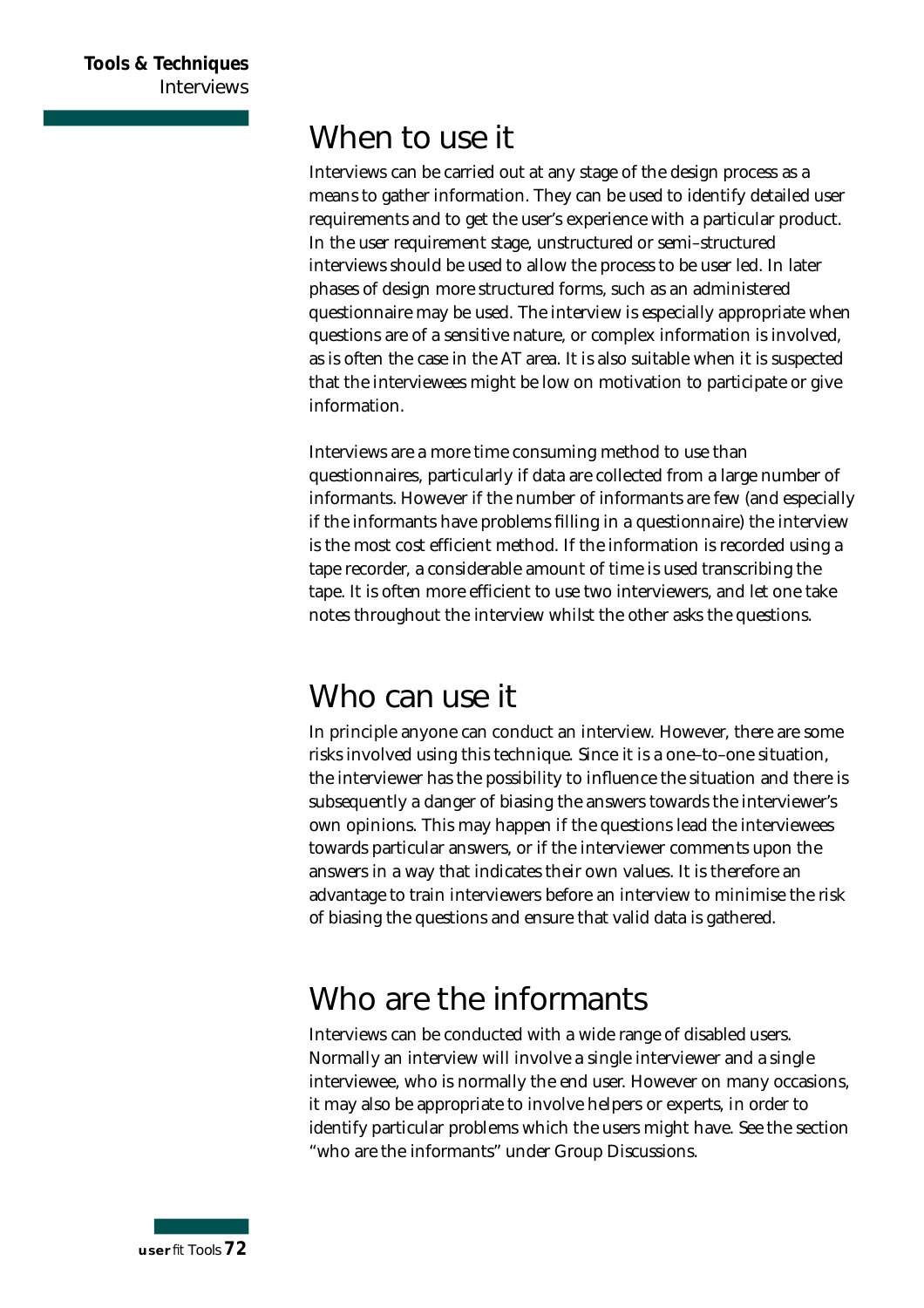# **Special considerations**

Due to the one–to–one situation many of the considerations mentioned for other techniques are irrelevant for the use of interviewing techniques. The one-to-one situation makes it possible to get information from people with a wide range of disabilities. Success depends on the interviewer's ability to establish a rapport with the informant. A good rapport means that a situation is established where the informant provides clear responses and a relationship of trust and communication exists. This requires the interviewer to be responsive to the interviewee, as well as following normal rules of polite conversation. People selected for market survey work are often picked because of their neutrality - neither being too extrovert or introverted, attractive or ugly. The idea is to represent a reasonably neutral image that a minimum of people will be intimidated or threatened by. Simple things like dress can influence initial reaction, and should be thought about. As long as this is established, even people with severe mental or physical disabilities can be interviewed. However this implies that the results rely on the interviewer's skills and personal abilities. He or she needs to know about the informants situation and disabilities and to be knowledgeable about the topic of interest to the investigation. Thus it should be stressed that there normally is a need to train the interviewers. In some cases it may be a good idea to let helpers with appropriate training perform interviews.

Since an interview often is conducted in a persons home some considerations about privacy should be noted. It is important to let the informant know who you are and how he/she was chosen for an interview. The informant should grant permission to use a tape/video recorder, and the confidentiality of information captured should be assured. It is important not to overwhelm the informant with technology, and intimidate them (see picture). The interviewer should try to make the interviewee feel at ease, but there should also be some degree of formality in the proceedings. A cup of tea of coffee can be a good way of relaxing an interviewee, but such activities should not be allowed to interfere too much with the data capture. However the interviewer should be prepared to spend some time in gaining the confidence of those they are interviewing, and this may be particularly the case when dealing with elderly people and those with cognitive impairment.

## **Mental impairment**

The interview technique is well suited for getting information from people with mental impairments. It should be noted however, that questions should be specific and stated in a simple manner. Care should be taken so that the informant does not feel they are being asked questions which are too difficult to answer. It is a good idea to use examples and to ask for comparisons between them. This means that if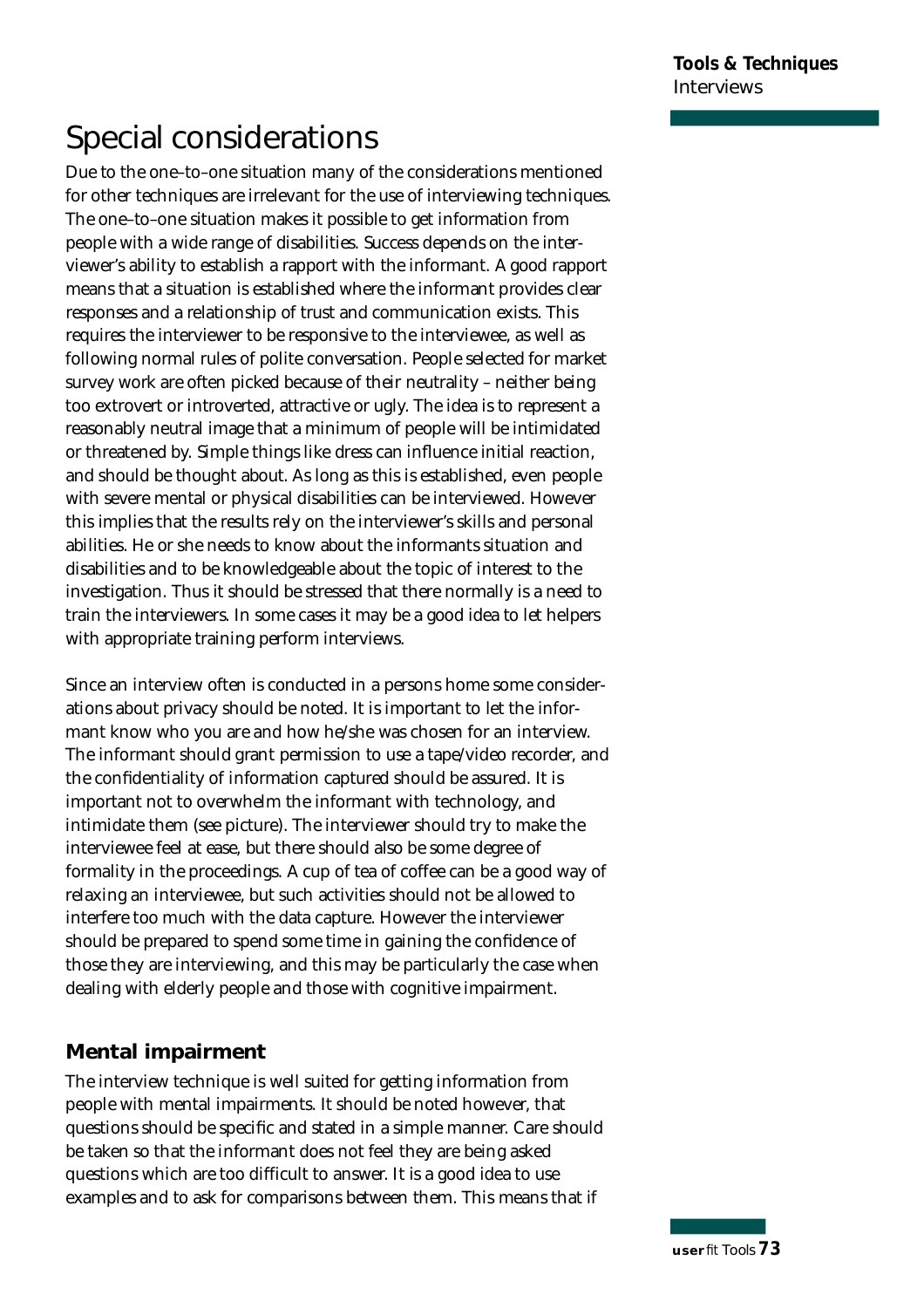mentally impaired people are to be interviewed a special interview guide should be constructed for them. It might be a good idea to involve someone the informant knows and trusts in some situations, to ensure that the informant will not feel insecure or anxious about the interview..

#### **Communication disabilities**

Communication disabilities can manifest themselves in many ways, and have many causes, e.g. no speech, paralysis, brain damage, hearing p roblems, visual impairments etc. Since the interview demands the ability to communicate an answer, it is important to establish a means to collect answers when normal sources of communication are impaired. If a person is blind there will normally be no specific problem to obtaining answers, but in dealing with the deaf a sign interpreter might be needed.

The important issue is to know the target group of the interview and to take measures to compensate for their special problems. In some cases this might be extremely difficult, but it should not be regarded as impossible. As long as the informant can move a limb or can make sounds it is possible to establish a situation where communication is possible (see picture nn for an example). It might mean that all the answers need to be "yes" or "no". This of course demands thorough p reparation of the interview guide, and proper training of the interviewer. In some situations, the informant will need a considerable amount of time to establish a rapport with the interviewer, and to answer the questions. It should be stressed that this situation will be very demanding both on the interviewer and the informant. The interview should therefore not last too long. If it lasts longer than one hour it is recommended that the interviewer divides the interview into several parts and takes long breaks between them. It may also be necessary to have several interviews over a period of time, each one building on the previous, in an iterative fashion.



Even eye movements can be used to answer questions!

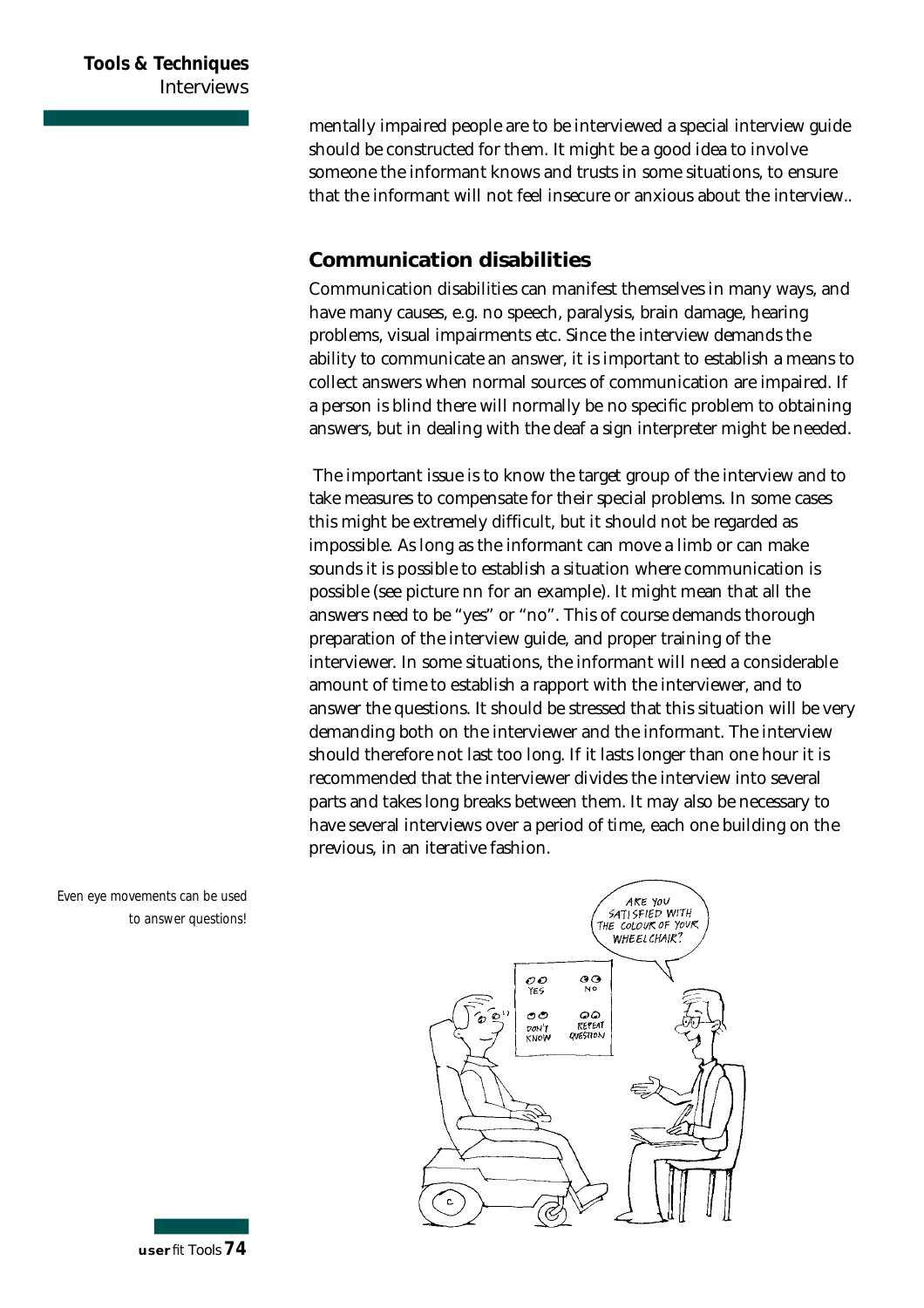# **Procedure**

Even though interviews can be conducted in an unstructured and open manner it is advisable to plan the interview in some detail. Even if the interviewer is extremely knowledgeable and skilled the quality of the interview depends on thorough preparation. This will normally imply p roducing a list of themes or questions, called an interview guide, which can assist the interviewer during the interview. In addition it is recommended that questions should be piloted with a small sample of respondents to ensure that all questions are unambiguous, and that all participants know what is expected from them. If it is not possible to pilot the interview with the target group, then at least some internal testing should take place. Ideally this should be done with people who understand the target group, but any contribution is likely to be better than none. Often a colleague can identify the most obvious problems with an interview schedule, which were not seen by its original author.

## **Preparations**

If the interview is to be performed in a structured manner, the questions should be constructed and tested in the same way as a questionnaire (see section on questionnaires). If it is going to be performed in a less structured way, the themes that will be covered need to be written down, and the order of questions decided. However, with a less structured interview format you might find that it is sometimes difficult to follow a predetermined order of questions. The interviewee may digress into themes that were initially not planned and it requires judgement on the part of the interviewer as to the degree of direction that is needed at any moment. For structured interviews it is recommended that the list of questions is written out completely, and that the guide is tested out on a group of informants. This pilot test can at the same time serve as training for the interviewer.

## **Administration**

It is important to create a good atmosphere in the interview setting before starting to ask the questions. The informant should not be allowed to feel threatened or embarrassed by the situation. The interviewer should therefore know something about the informant's situation including their disability, and be aware of the possible effects the questions might have on the informant. The interview should not take too long, a maximum of about 40 minutes is recommended as a rough estimate. Several interviews can be conducted with the same person to allow a complete picture to be obtained.

It is important that the interviewer introduces themselves , and explains who they are representing, how the informants name and address where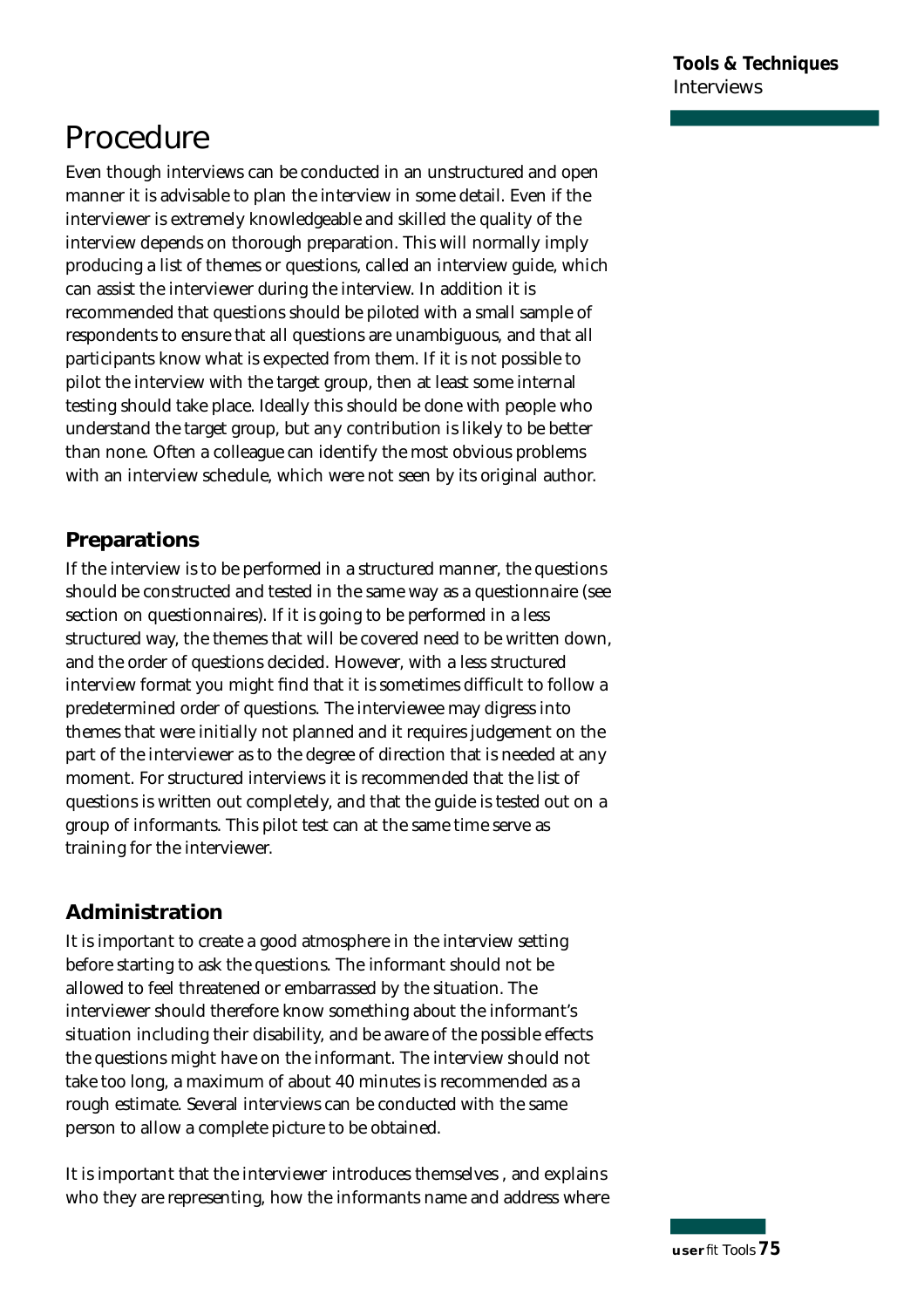found, the purpose of the interview, and how the data will be used. The matter of confidentiality should also be addressed and in most cases assurances should be given that the individual will not be identifiable from any material produced.

The questions should be asked according the interview guide. The interviewer can clarify and repeat if necessary. It is important that the informant's pace is followed so that they have time to understand the questions and consider their responses. It is important that the interviewer does not hurry the informant to answer quicker than what can be expected, or attempt to answer questions on behalf of the informant.

To record the responses a tape recorder can be used, or the interviewer can take notes. It should be noted however that the complete analysis of recorded material can take a considerable amount of time. As mentioned before it can be more efficient to use two people as interviewers, one person asking the questions and the other taking notes. This reduces the need to transcribe taped material. A tape recording can also be used as a back up source of information, only to be used if there is any doubt or confusion which needs to be resolved by listening to the tape.

After the interview it is recommended that the informant is allowed to comment upon the situation and the questions they have answered If the informant feels unhappy it is important to spend extra time to allow them to express any concerns they may have and assure them that the information will be treated confidentially.

#### **Results**

When the interview is unstructured the systematic recording and analysis of data is difficult. However unstructured interviews are often a rich source of information and can often be used as individual case studies, rather than attempting to be representative of the whole population being studied. Where there is a desire to summarise the findings from a sample of respondents, a more structured approach is advisable. A structured approach makes it relatively easy to carry out a standard form of analysis, which in turn makes statistical analysis possible. Analysis can be carried out more or less in the same way as with questionnaires, with counts of response categories being made and summarised.

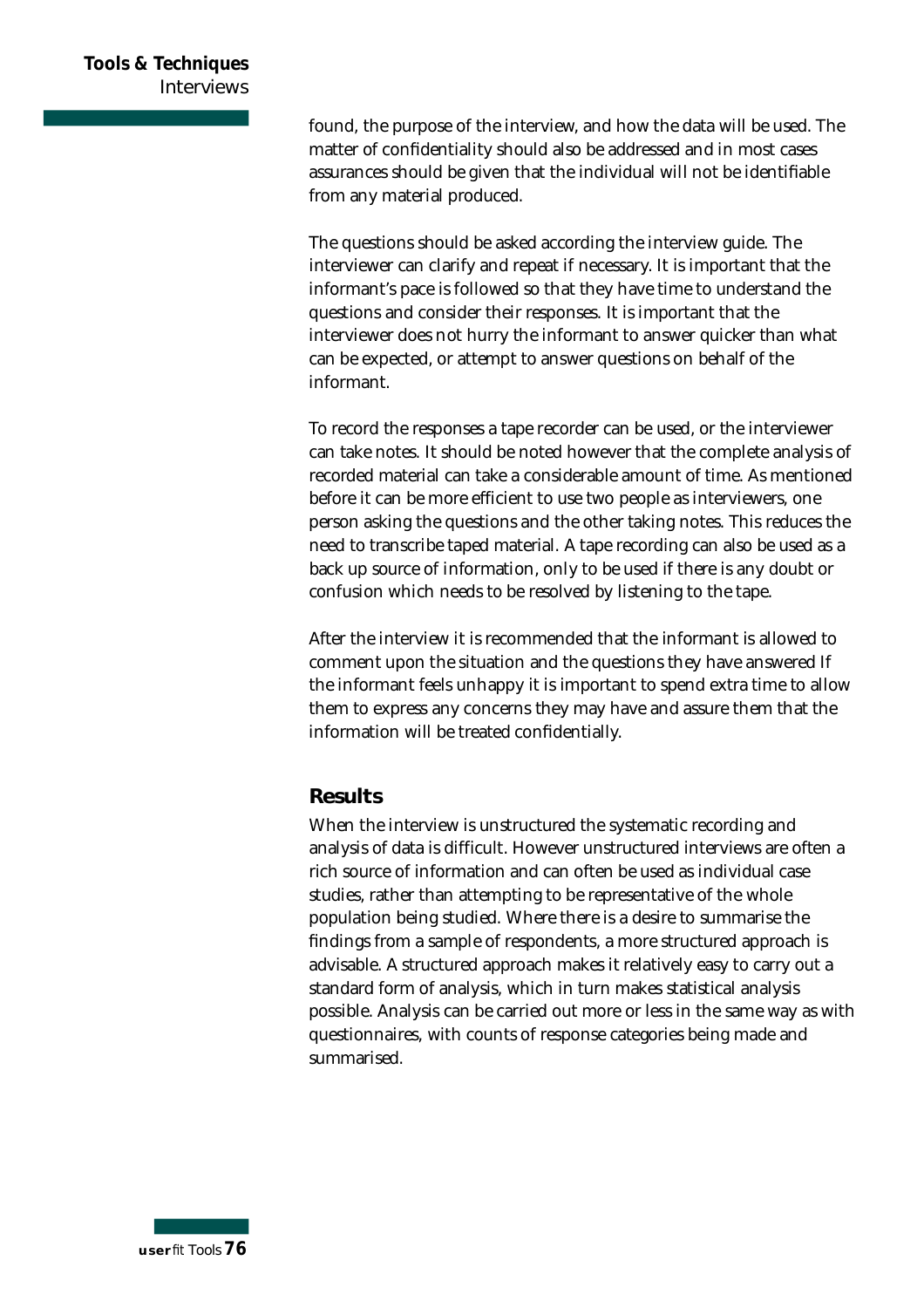**Tools & Techniques Interviews** 

# **Sources of Further Information 4**

Lifchez and Winslow (1979) advocate the use of interviews in a variety of different settings at a variety of times to facilitate the process of gaining an understanding of the physical environment of the disabled individual. Their initial interviews were conducted at a place chosen by the interviewee, subsequent interviews being conducted in a number of situations designed to aid the interviewee in explaining the sorts of p roblems they experience with such environments. Following the initial series of interviews, key informants are interviewed in depth to obtain detailed profiles of these persons, these interviews also being carried out in environments of relevance to the disabled individuals themselves.

Ward (1989) describes the use of interviews carried out in the homes of non institutionalised individuals for the purposes of obtaining data to develop general human factors guidelines for designing consumer products for disabled people. The actual data collection procedure comprised of unstructured interviews together with a room by room walk through of the home by the analyst and the person in question, during which an interface checklist was administered. Additionally, the overall framework for this approach was to use a critical incidents technique whereby specific problems are described and used as examples for the discussion. The interview team utilised by Ward was multidisciplinary, comprised of a psychologist, a designer and a human factors specialist.

**GALER, M. 1983,** Methodology for the evaluation of aids for the disabled.Institute for Consumer Ergonomics (ICE). Methodology for the evaluation of aids for the disabled. 2nd edition Jul. 1983, pp55

#### **LIFCHEZ, R. & WINSLOW, B., [Eds.] 1979,\*\***

Design for independent living: the environment and physically disabled people. Architectural Press, 1979. pp129-147.

**MOSER,C.A. & KALTON, G. 1977,** Survey Methods in Social Investigation, Heinemann Educational Books, London.

**WARD, J. T. 1989,** Human factors guidelines for the disabled. Proceedings of the Human Factors Society 33rd annual meeting, 16 - 20 Oct 1989, Denver, Colorado, pp490 - 492